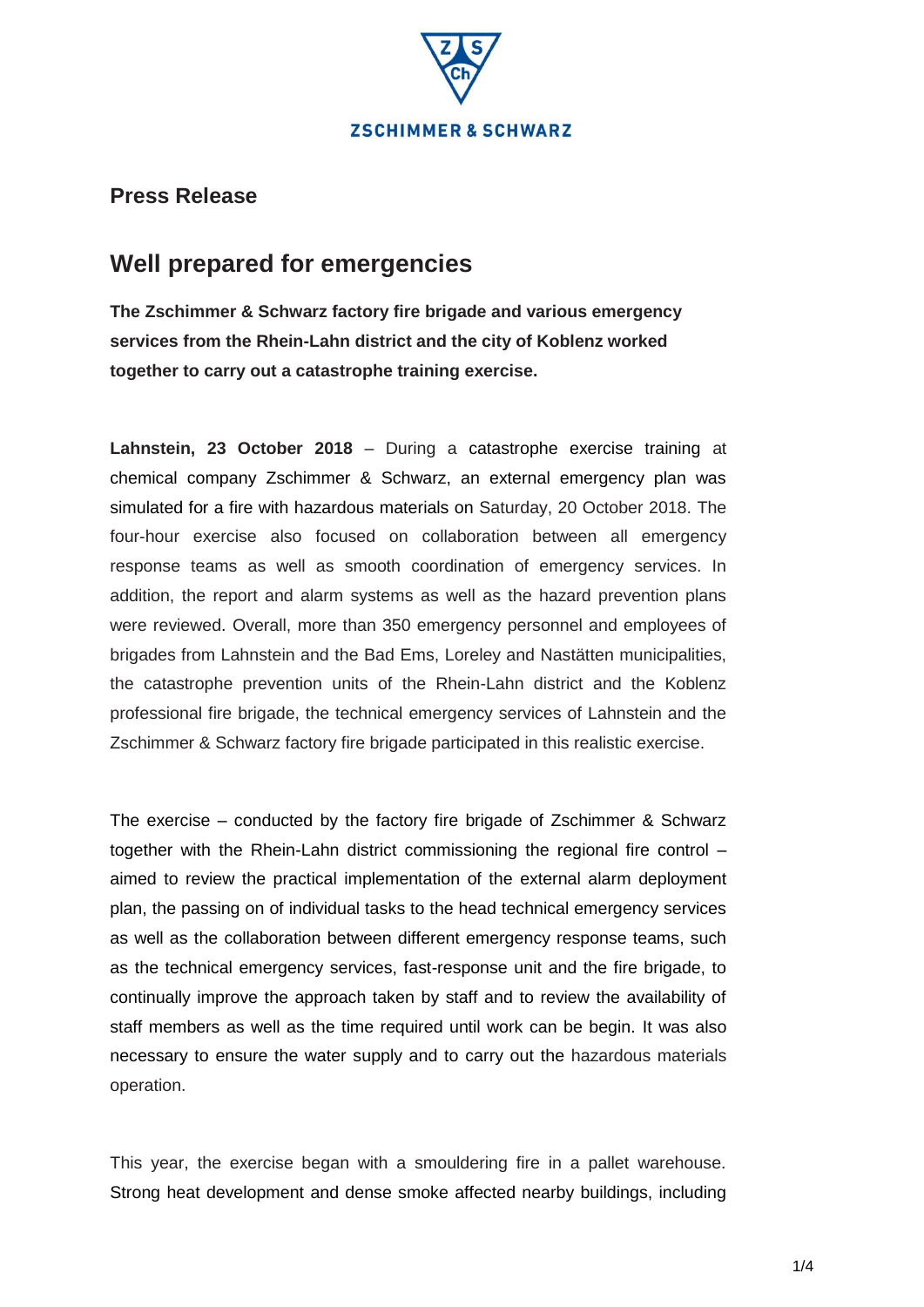

the adjacent fuel depot, where pump lines for two very corrosive fluids were damaged. Later on, a deflagration resulted in the fire spreading. Several people were injured.

The fire brigades' task was to save people, fight the fire and prevent it from spreading. To accomplish this, the teams laid a water supply from the Rhine to ensure sufficient extinguishing water to quell the fumes. Numerous emergency personnel used water to cool the adjacent fuel depot and the nearby tanker station by cutting off the fire with the stationary sprinkler system. At the same time, the hazmat response team took air measurements to determine the risk area and rule out any possible restrictions for the neighbouring population. Residents were informed by means of sound trucks and KATWARN messages (a German warning and information system).

This type of exercise requires control over numerous emergency response teams and processes, with strict demands placed on all those involved in terms of management and coordination. "Collaboration with the external personnel went well. But some details do require a follow-up. In the weeks to come, this new insight will be incorporated into the report and alarm systems to further streamline processes", states Sascha Lauer, head of the factory fire brigade at Zschimmer & Schwarz.

General Manager Wolfgang Nowak was also pleased with the results of the exercise: "For years, we have practiced our safety concepts at Zschimmer & Schwarz with this type of ultra-realistic scenario, perfectly preparing us for an emergency. Today's test saw excellent collaboration between the various emergency response teams. I would like to thank all those involved – in particular incident commander Marcus Grün, district fire brigade inspector Guido Erler, deputy district fire brigade inspector Lars Ritscher, head of Lahnstein fire brigade Marcus Schneider and head of the Loreley fire brigade Jörg Preißmann – for their dedication and outstanding cooperation.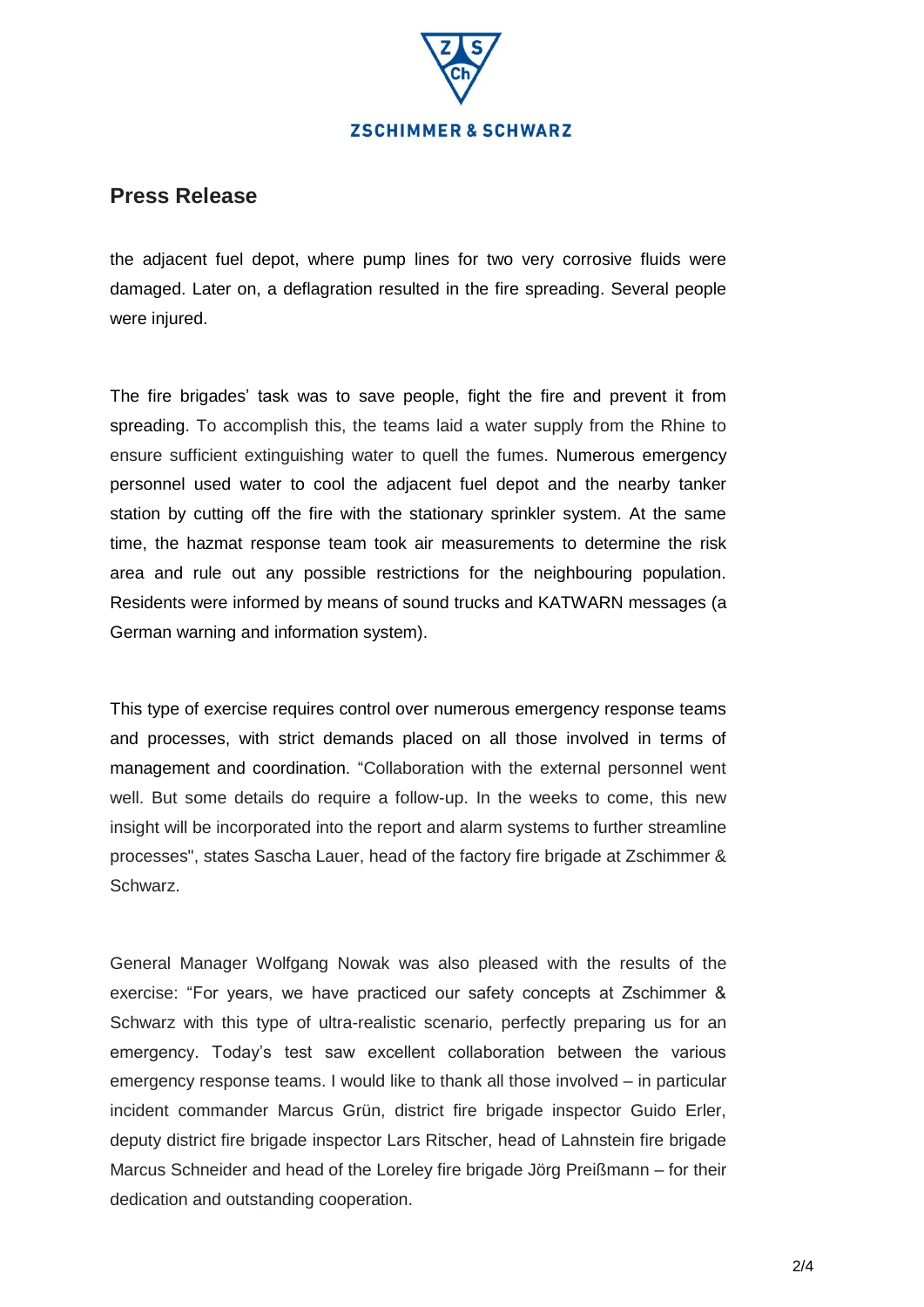



Sascha Lauer (right), head of the Zschimmer & Schwarz factory fire brigade, discussing the exercise with the Lahnstein volunteer fire brigade



Excellent collaboration as part of the realistic exercise, with more than 350 emergency personnel and employees of brigades from Lahnstein and the Bad Ems, Loreley and Nastätten municipalities as well as the catastrophe prevention units of the Rhein-Lahn region and the Koblenz professional fire brigade, the technical emergency services of Lahnstein and the Zschimmer & Schwarz factory fire brigade participating